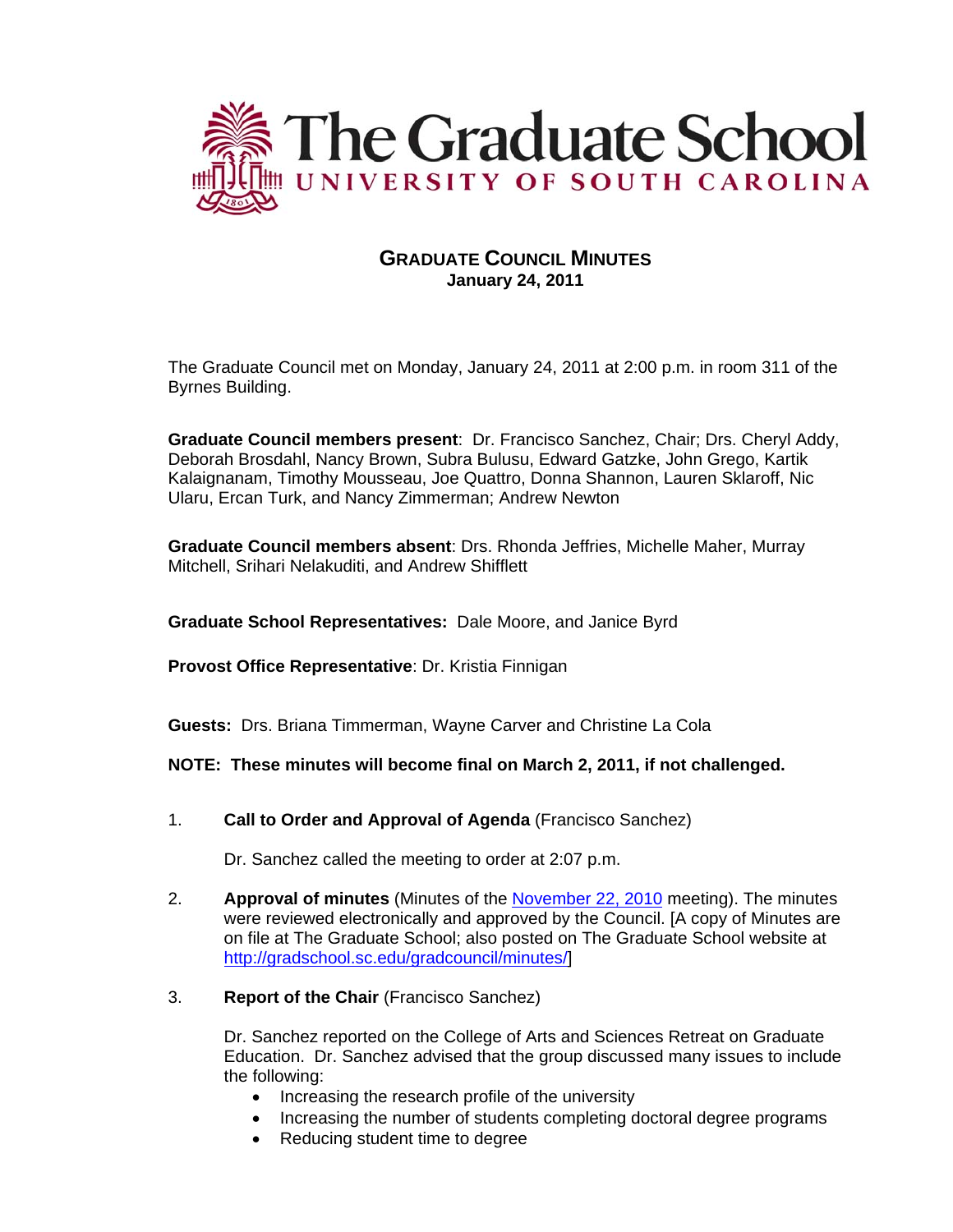- Recruiting and retention of graduate students, particularly from under represented groups
- Funding full health insurance coverage for graduate assistants
- Tracking student progress to degree
- **Mentoring**
- Reviewing Graduate School orientation and TA training responsibilities and procesess

## 4. **Report of the Interim Dean of The Graduate School** (Timothy Mousseau)

- Dr. Mousseau introduced Dr. Briana Timmerman as the new Assistant Vice President for Research and Graduate Education. Dr. Timmerman advised the Council that she will be working within the Graduate School on many items to include increasing graduate research, grant writing, professional development for graduate students, and working with post-doctoral students.
- Dr. Mousseau reported on the Provost's Retreat (agenda and documents available at <http://www.sc.edu/provost/acadadmin/provostmeetings/> ) held on January 07, 2011. Dr. Mousseau expressed that the group addressed many of the same items discussed at the College of Arts and Sciences Retreat on Graduate Education and many of these issues will be reviewed and evaluated in the following year. Dr. Zimmerman reminded the Council that a list of priorities was developed by the Council for Dr. Stephen Kresovich last term and many of these items were included. Dr. Zimmerman will resend this list to the Council as an attachment with the Council Minutes.
- Dr. Addy stated that at the Provost Retreat, the participants discussed the policy approved by the Graduate Council on [May, 18, 2009](http://gradschool.sc.edu/gradcouncil/minutes/archive/GCMinutes%20051809(2).pdf) which voted to increase the number of privileges of individuals holding term appointments. Dr. Addy expressed that many of them were interested and felt the policy would be beneficial.
- Dr. Mousseau announced to the Council that information has been posted online regarding Presidential Doctoral Fellowships. Dr. Mousseau advised that up to thirty (30) merit-based fellowships will be awarded each academic year in an effort to improve USC's competitiveness to recruit the highest level of applicants to USC's research-intensive doctoral programs. More information about the requirements can be found online at <http://gradschool.sc.edu/future/faaw-view.asp?faawid=11>.

Dr. Ularu expressed his concern that students obtaining a Masters of Fine Arts (MFA) are not considered for these fellowships despite the fact that an MFA is a terminal degree. Dr. Ularu further explained that it is hard to recruit top prospects because of the lack of funding at USC and suggests that the MFA be included as an option for the Presidential Doctoral Fellowships. Dr. Mousseau commented that Dr. Uluru's request will be considered.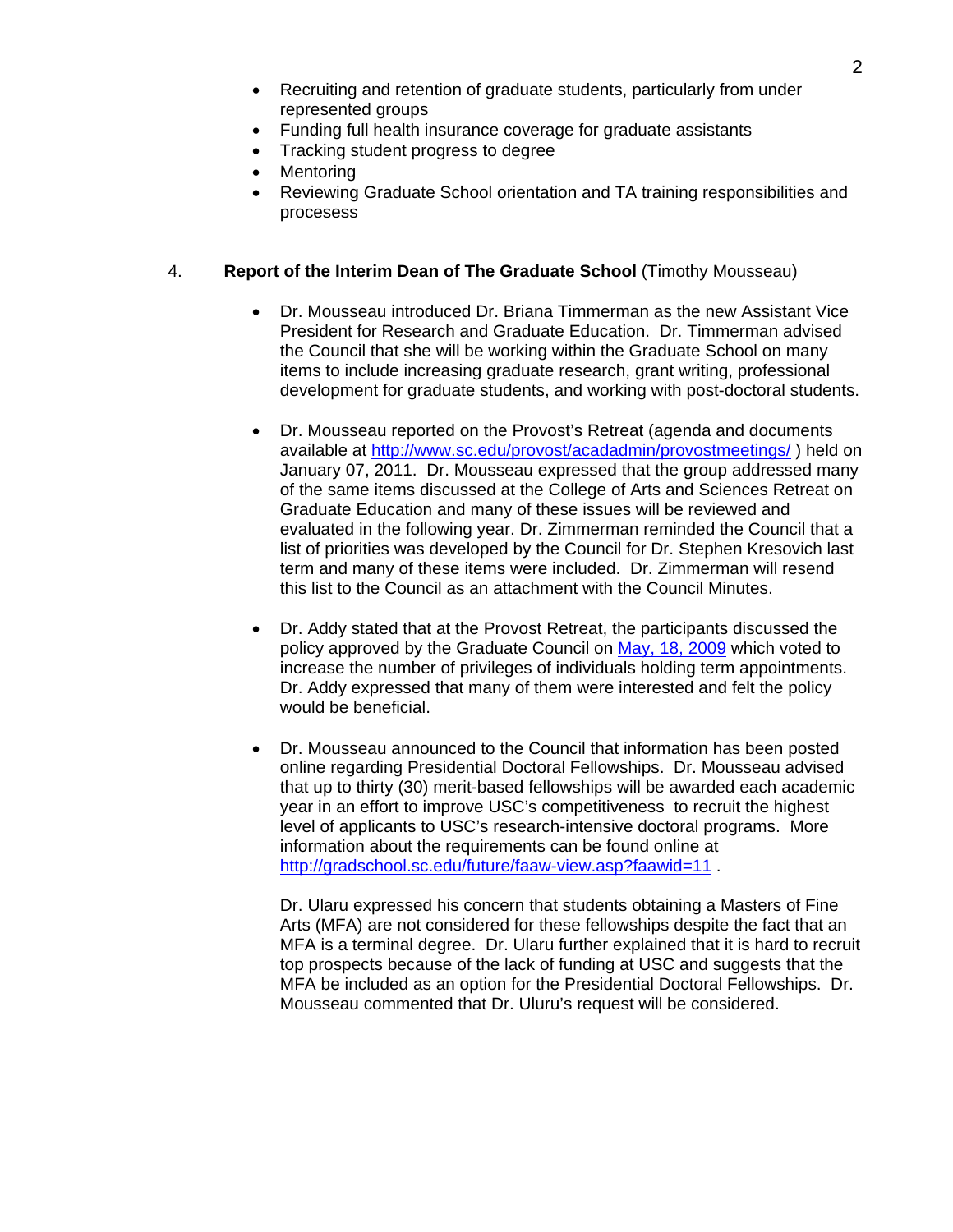# 5. **Report of the Associate Dean / Secretary of the Graduate Council**  (Nancy Zimmerman)

• Dr. Zimmerman announced that Southern Association of Colleges and Schools (SACS) will be visiting campus March 29 – 31. Dr. Zimmerman encouraged all Council members to become familiar with the Quality Enhancement Plan (QEP) located on the Office of the Provost website at <http://www.sc.edu/provost/qep/> and to encourage faculty, staff, and students in their programs to become familiar with it as well.

# 6. **Report of the Graduate Student Association Representative** (Drew Newton)

- Mr. Newton reported to the Council that the Graduate Student Survey has been approved as revised and will be issued to all graduate students in the next few weeks. He thanked Dr. Mousseau and Council members for suggesting revisions.
- Mr. Newton also advised the Council that Graduate Student Association elections will take place mid-February for all positions. The elections are being held earlier this year to provide a smoother transition of officers.

# 7. **Report of the Academic Policy and Practices Committee** (Cheryl Addy)

• Dr. Addy advised the Council that the Academic Policy and Practices Committee met last week to discuss developing a policy for zero credit hour courses. In that meeting, it was discovered that a University policy already exists, ACAF 2.03, and is posted with other policies on the Office of the Provost's website. Dr. Addy advised that she and Dr. Zimmerman are currently drafting language for the *Graduate Studies Bulletin*

## 8. **Report of the Committee on 500/600 Level Courses, Distance Education, and Special Courses** (Nancy Zimmerman)

No report

9. **Fellowships and Scholarships Committee** (Joe Quattro)

No report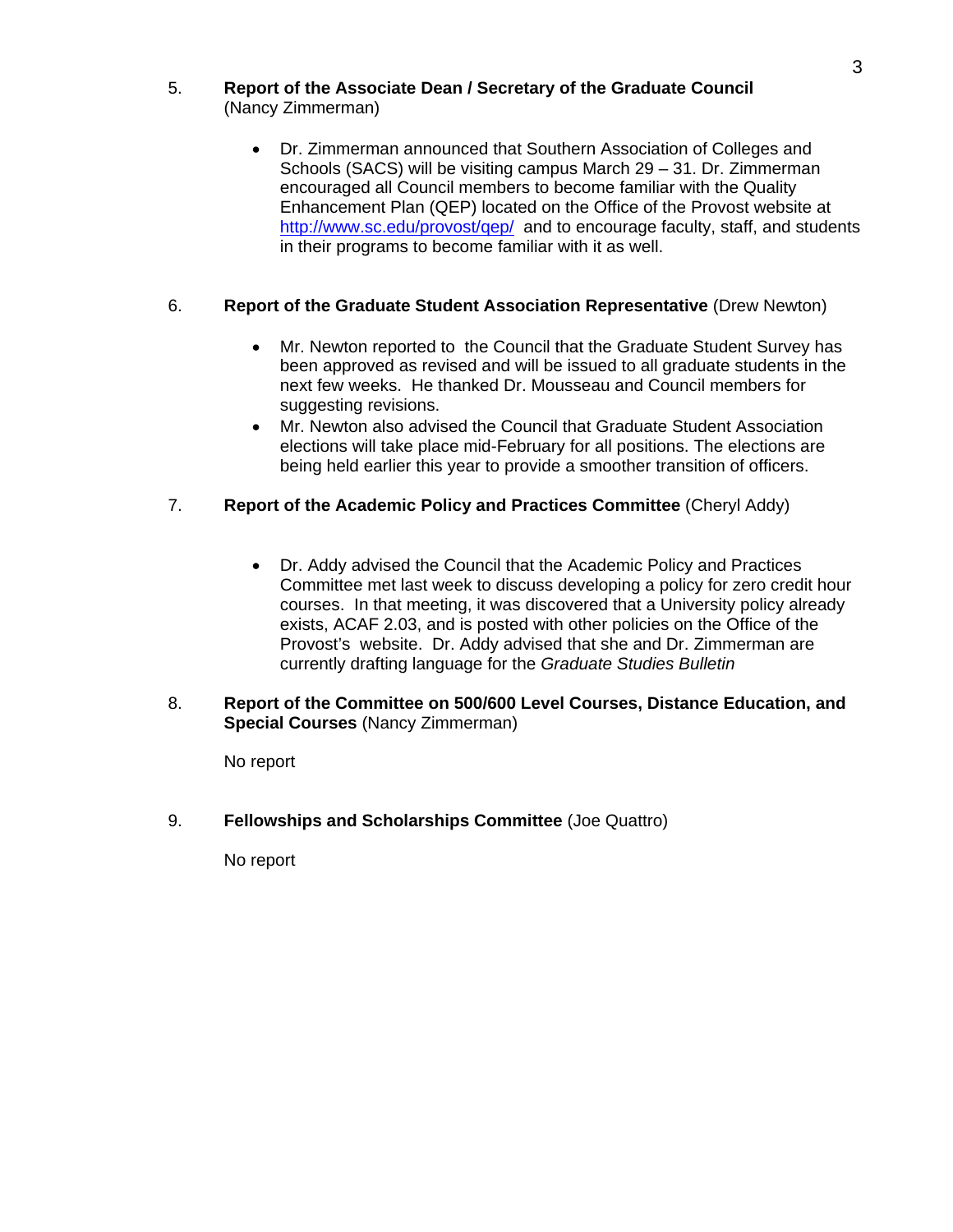10. **Report of the Humanities, Social Sciences, Education, and Related Professional Programs Committee** ( Donna Shannon for Murray Mitchell)

# **COLLEGE OF ARTS AND SCIENCES**  *Psychology*  Course Change Proposal: **APPROVED From: PSYC 763 –** [Clinical Psychology Assessment III \(4\)](http://gradschool.sc.edu/gradcouncil/curr_docs/CCPPSYC763_201111.pdf)

 Conceptualization of cases involving psychological measures. Clients include individuals, couples, and families. Didactic/practicum.

Prereq: PSYC 761

**To: PSYC 763 –** Clinical Psychology Assessment III (1-4) Conceptualization of cases involving psychological measures. Clients include individuals, couples, and families. Didactic/practicum.

> Prereq: PSYC 761 Permission of Instructor May be repeated for up to 4 credits

[Effective: Summer I 2011]

# **MOORE SCHOOL OF BUSINESS**  *International Business*

#### **APPROVED**

 Academic Program Actions Proposal/Bulletin Change: [Dual Degree Program – USC and University of Mannheim Business](http://gradschool.sc.edu/gradcouncil/curr_docs/APAIntBusinessDualDegree_201111.pdf)  **School** 

This Double (Dual) Degree program between the University of South Carolina, Darla Moore School of Business (USC) and the Business School of the University of Mannheim (BSUM). The program is designed as a double / dual degree program, which allows students to pursue degrees at both institutions. Each institution confers its own degree for work done to meet the graduation standards of the program of that institution. The program will give selected students from both institutions the opportunity to acquire the Master of International Business (MIB) from USC and the Mannheim Master in Management (MMM) from the University of Mannheim, through the recognition of academic coursework, in accordance with all curriculum requirements of the institution.

The intended length of study for the double degree program shall be two years. Double degree students will spend the first (fall) and fourth (spring) semester at BSUM. The second and third semester will take place at USC.

In order to be awarded both degrees, students have to meet the requirements of both degrees. All requirements for the University of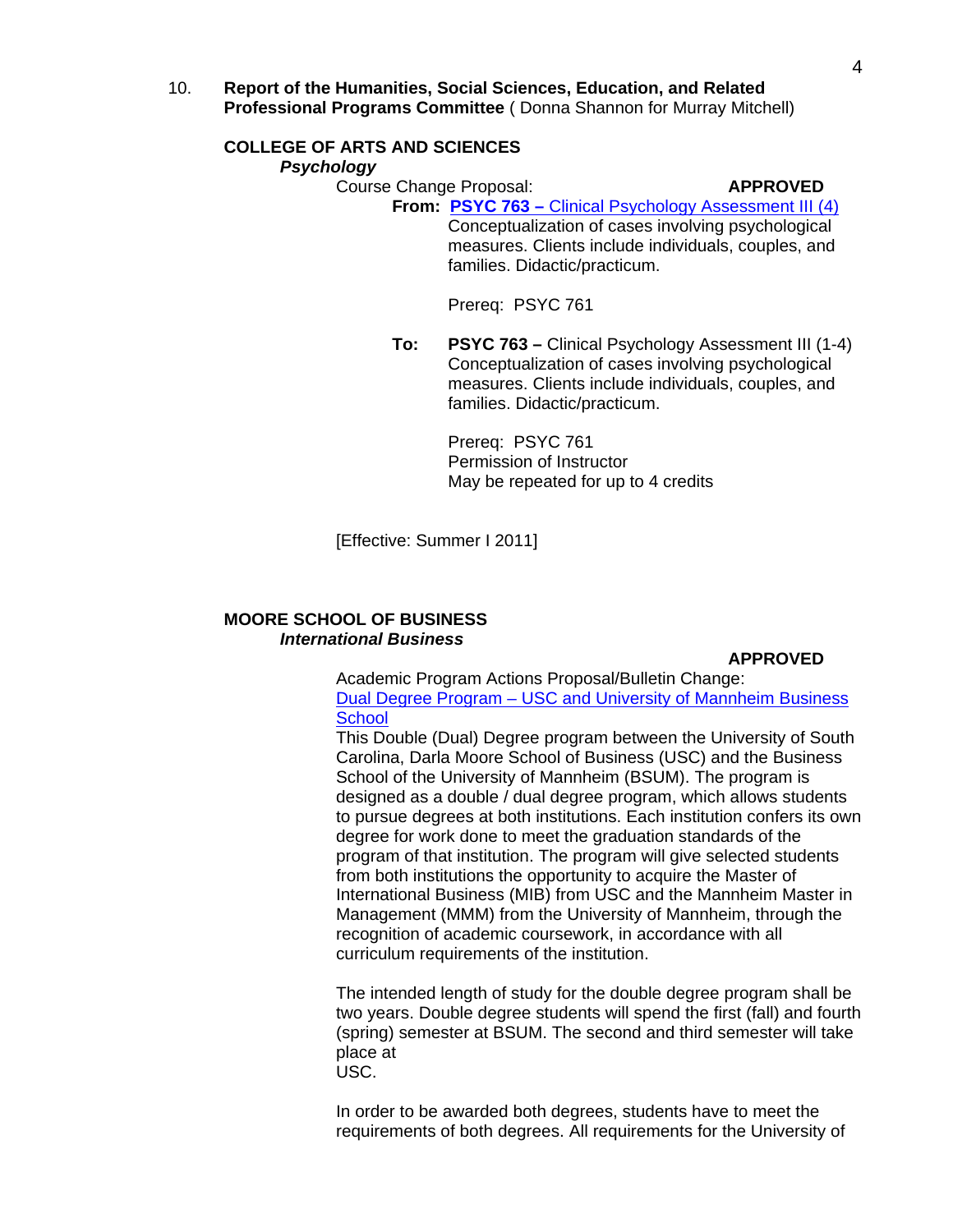South Carolina degree will be met by courses taken at the University of South Carolina. Requirements for the MMM degree will be met by the courses taken at the University of South Carolina and courses taken at BSUM. Each institution will be the sole judge of whether a student has completed the requirement for the degree that it awards.

In answering the question in the Academic Program Actions (APA) form, the question regarding credit hours may need explanation. Students in the program take 30 credit hours at USC, all in the MIB program. Students in the program take 65 ECTS (approximately 32.5 credit hours) at Mannheim. The total number of credit hours to receive both degrees is 62.5 credit hours.

In answering the question on delivery location, 100 % of the credit hours for the USC degree will be given at USC. To receive the Mannheim degree, students need to take 65 ECTS in Mannheim, which is slightly greater than 50% of the total for both degrees. Consequently, we have answered the question from the perspective of the two degrees, and the Department Chair has been notified and is a signatory to the APA.

[Effective: Fall 2011]

### *Management Science*

Course Change Proposal: **APPROVED**

**From: MGSC 876 –** [Models in Supply Chain Management](http://gradschool.sc.edu/gradcouncil/curr_docs/CCPMGSC876_201111.pdf)   [\(3\)](http://gradschool.sc.edu/gradcouncil/curr_docs/CCPMGSC876_201111.pdf)

> Management activities and models in the areas of sourcing, inventory management, and logistics that help frame, structure, and solve decisions that pertain to various aspects of supply chain management.

Prereq: DMSB 718 or MGSC 791

**To: MGSC 876 –**Supply Chain Management (3) Management activities and models in the areas of sourcing, inventory management, and logistics that help frame, structure, and solve decisions that pertain to various aspects of supply chain management.

Prereq: DMSB 718 or MGSC 791

[Effective: Spring 2012]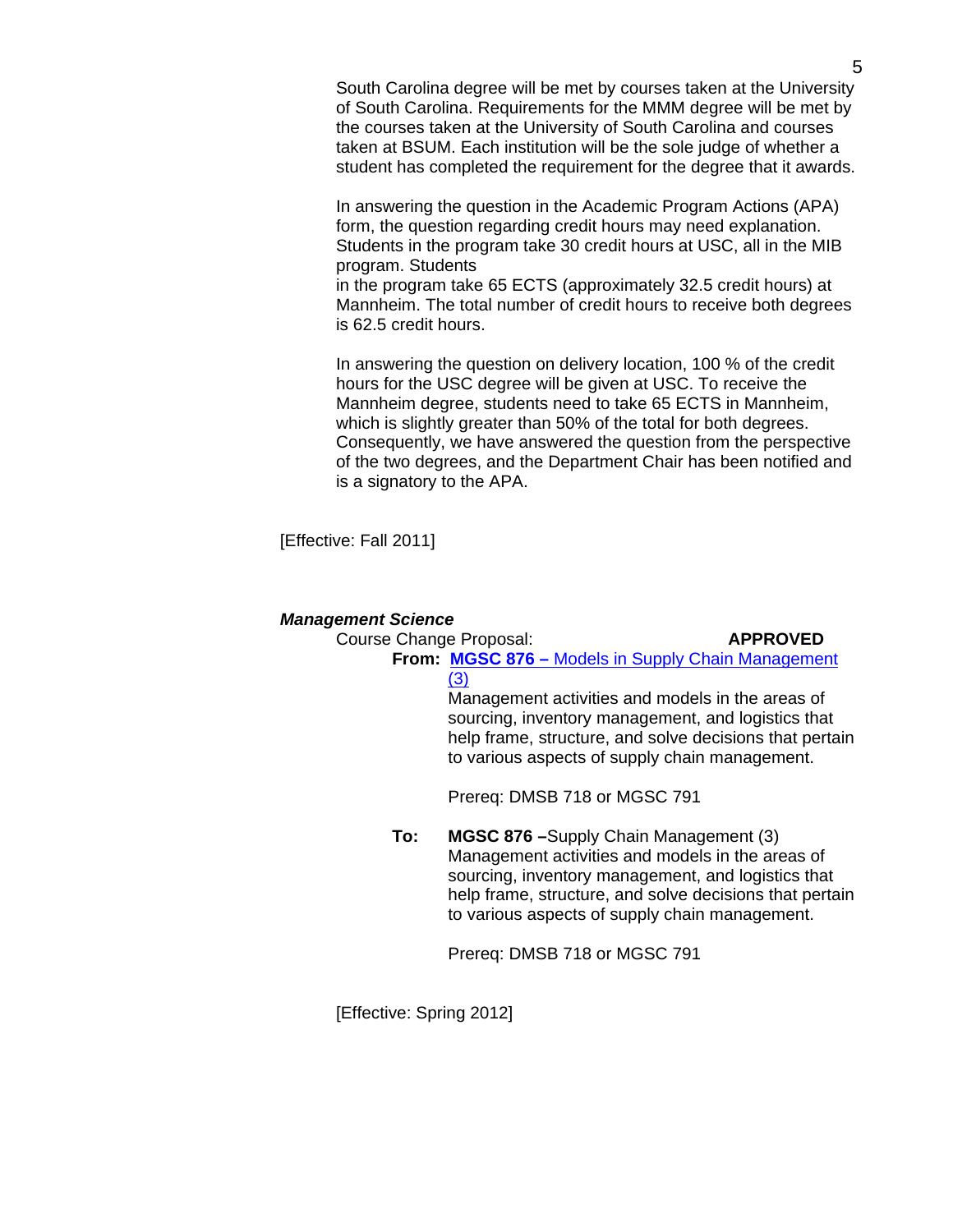11. **Report of Science, Math, and Related Professional Programs Committee** (John Grego)

## **COLLEGE OF ENGINEERING AND COMPUTING**  *Civil and Environmental Engineering*

Course Change Proposal: **APPROVED From: ECIV 727 –** [Advanced Analysis and Design of](http://gradschool.sc.edu/gradcouncil/curr_docs/CCPECIV727_201041.pdf) 

 [Reinforced Concrete \(3\)](http://gradschool.sc.edu/gradcouncil/curr_docs/CCPECIV727_201041.pdf) Design of multistory structures, two-way slabs, joints in buildings, pavement design, and miscellaneous topics.

Prereq: ECIV 427

**To: ECIV 727 –** Advanced Analysis and Design of Reinforced Concrete (3) Design of multistory structures, two-way slabs, joints in buildings, pavement design, and miscellaneous topics.

Prereq: ECIV 327

[Effective: May Session 2011]

# *Electrical Engineering*

Course Change Proposal: **APPROVED** 

**From: ELCT 878 –** [High Power Generation and Diagnostic](http://gradschool.sc.edu/gradcouncil/curr_docs/CCPELCT878_201111.pdf)   [Techniques \(3\)](http://gradschool.sc.edu/gradcouncil/curr_docs/CCPELCT878_201111.pdf)

 DC power supplies, transformers, pulsed sources, and fast switches. Diagnostics for fast pulsed events. Grounding and shielding considerations.

Prereq: ELCT 362

# **To: DELETE**

[Effective: Fall 2011]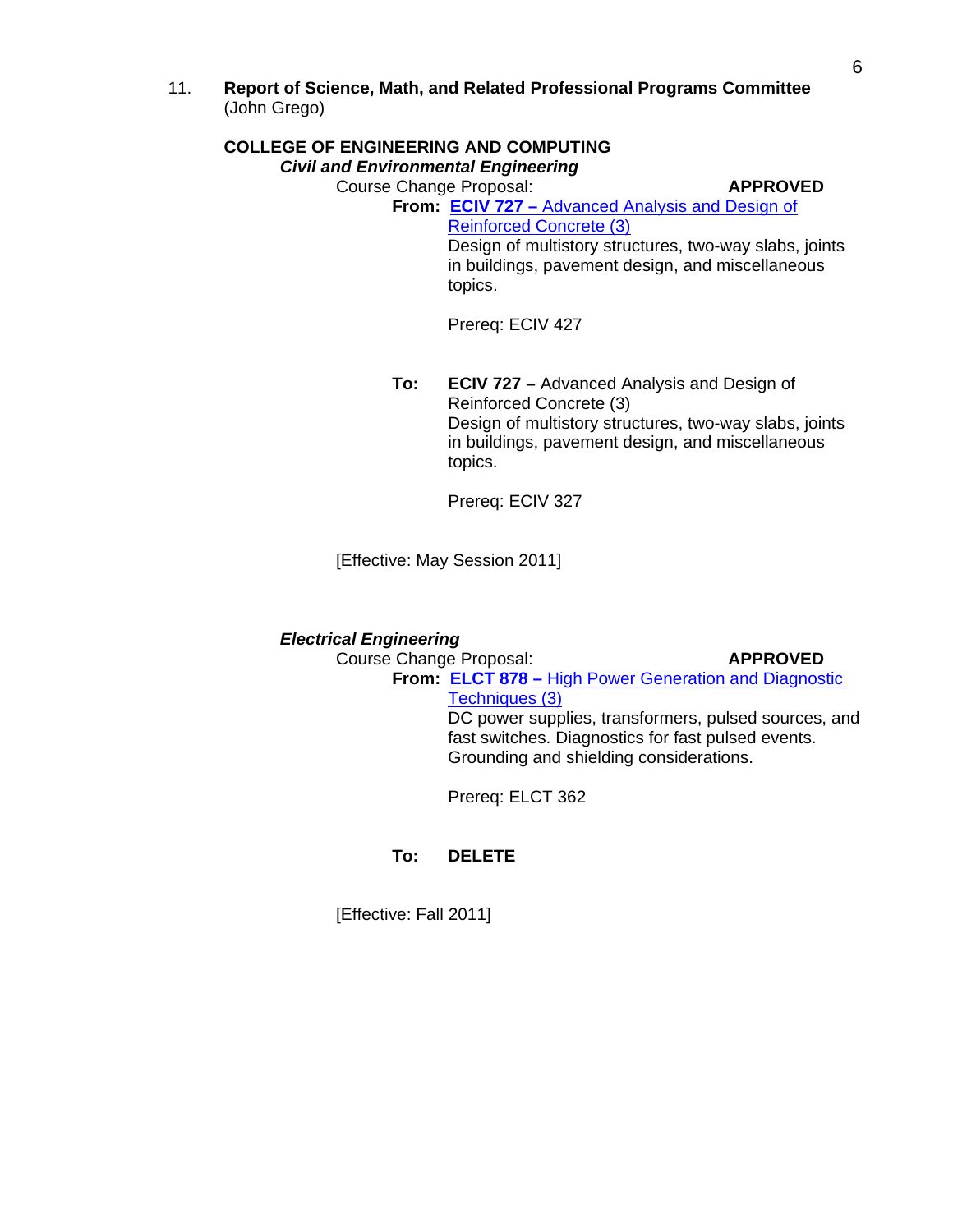#### Course Change Proposal: **APPROVED**

**From: ELCT 881 –** [Advances in Pulsed Power \(3\)](http://gradschool.sc.edu/gradcouncil/curr_docs/CCPELCT881_201111.pdf)

Current topics in pulsed power.

Prerequisites: ELCT 781

## **To: DELETE**

[Effective: Fall 2011]

## **SCHOOL OF MEDICINE**   *Biomedical Sciences*

#### **APPROVED**

Academic Program Actions Proposal/Bulletin Change: [Ph.D. in Biomedical Sciences](http://gradschool.sc.edu/gradcouncil/curr_docs/APAPhDBiomedicalSciences_201111.pdf)

 On behalf of the Biomedical Sciences Graduate Advisory Committee, I would like to request your consideration of a change to the Ph.D. in Biomedical Sciences *Graduate Studies Bulletin* entry. The Biomedical Sciences Ph.D. program is comprised of two concentrations or focus areas: 1) molecular and cellular biology and 2) neuroscience. We propose to modify the required core courses in the **molecular and cellular biology concentration** as indicated in the accompanying Bulletin Change Form. The requested change would remove Structure and Function of Nucleic Acids (BIOL 711) and Intermediary Metabolism (BIOL 718) from our list of required courses. In addition, the proposed modification would allow the students to take either of two biochemistry courses (BMSC 754 or BIOL 717) and either of two cellular biology-related courses (BMSC 702 or BIOL 714). In our opinion, these changes will provide greater flexibility for our program to meet the long-term educational needs of the Biomedical Sciences Ph.D. students. By reducing the total number of required core courses by two (elimination of BIOL 711 and BIOL 718), we can help the students to tailor the program of study to their career goals. In addition, by giving them the option to choose between two different advanced biochemistry-related courses (BMSC 754 or BIOL 717) and two different advanced cell biology-related courses (BMSC 702 or BIOL 714), they will have greater flexibility in scheduling elective courses, research rotations and teaching assistantships.

[Effective: Fall 2011]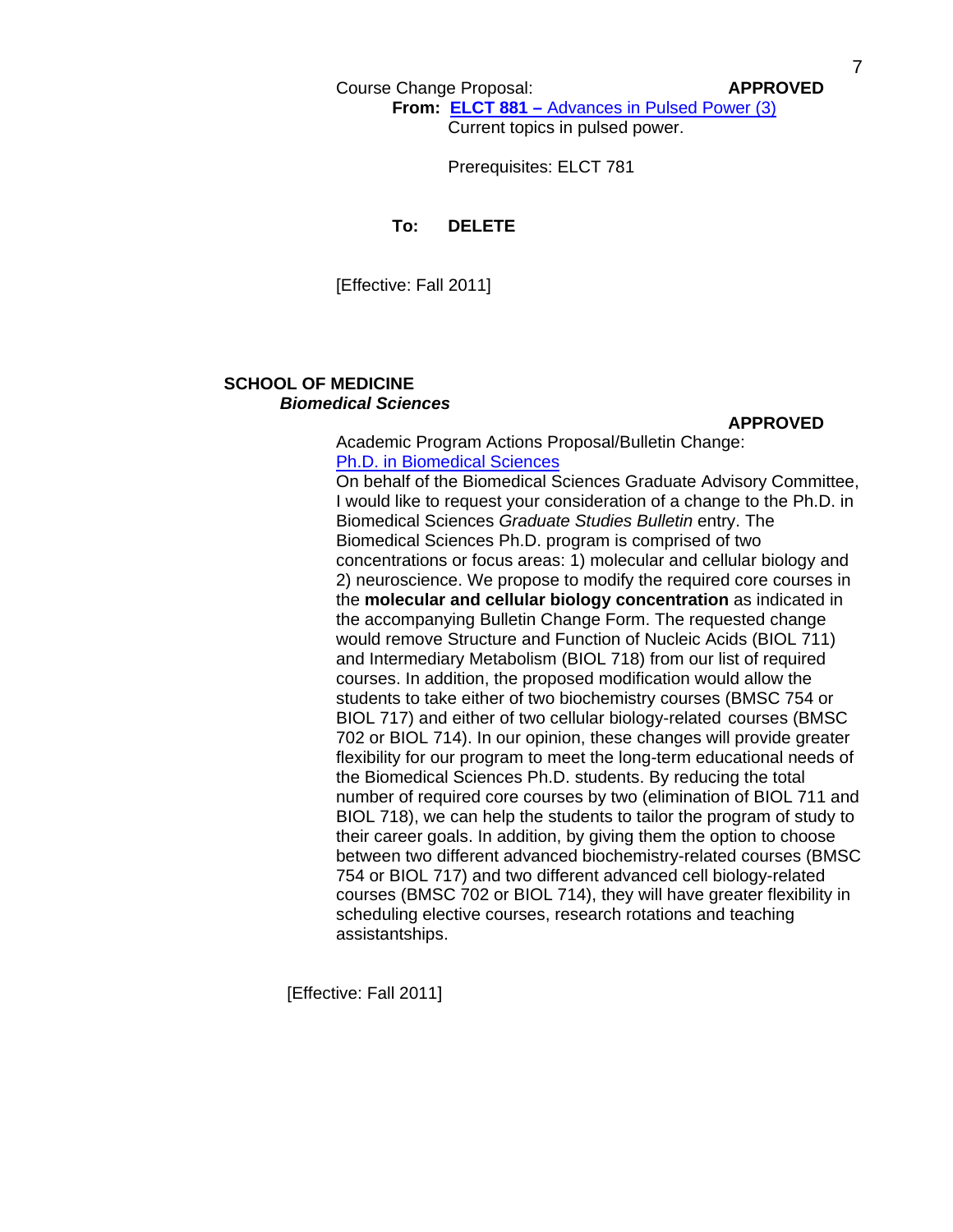Course Change Proposal: **REFERRED BACK TO COMMITTEE**

**From: MBIM 710 –** [Advanced Immunobiology \(4\)](http://gradschool.sc.edu/gradcouncil/curr_docs/CCPMBIM710_201041.pdf)

 Current concepts in immunologic recognition and response to antigen considering cells of the lymphoreticular system, their ontogeny, surface markers, and interactions. Immunoglobulins, their structure and functions. Non-immunoglobulin humoral factors and their role in immune responses and immunoregulation. Four lecture hours per week.

 Prereq: introductory immunology and one semester of biochemistry

**To: MBIM 710 –** Basic and Clinical Immunology (3) Immune system components, their functions and interactions. Immune system dysregulation and consequences as related to health and disease. Consideration of current topics of interest in immunology.

> Prereq: cell/ molecular biology or 1 semester of Biochemistry or permission of instructor

[Effective: Fall 2011]

The Council did not meet physically on 12/06/10, but the item below was voted on electronically and approved. The appropriate personnel in the Registrar's Office have been notified.

## **SCHOOL OF PUBLIC HEALTH**   *Epidemiology and Biostatistics* New Course Proposal: **APPROVED**

## **EPID 777 –** [Genetic and Epigenetic Epidemiology](http://gradschool.sc.edu/gradcouncil/curr_docs/NCPEPID777_201041.pdf)

An introduction to genetic and epigenetic epidemiology and application of epidemiological tools, including statistical analyses, to the study of the genome and the epigenome in human populations.

 Prereq: EPID 700 or 701, BIOS 700 or 701 Enrollment Restrictions: 15

[Effective: Spring 2011]